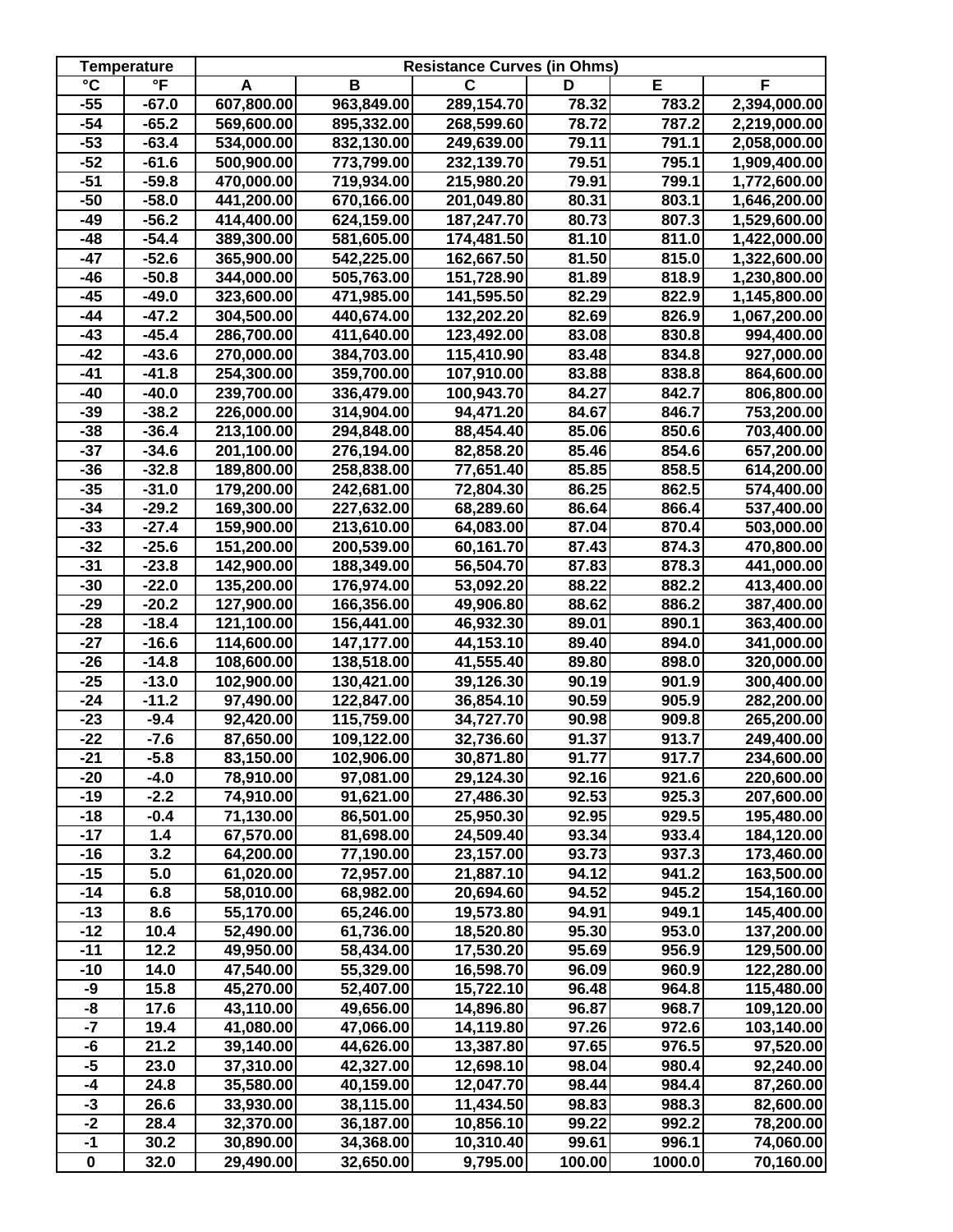|                         | <b>Temperature</b>      | <b>Resistance Curves (in Ohms)</b> |           |              |        |        |           |
|-------------------------|-------------------------|------------------------------------|-----------|--------------|--------|--------|-----------|
| $\overline{\text{c}}$   | $\overline{\mathsf{F}}$ | A                                  | B         | $\mathbf{C}$ | D      | E      | F         |
| 1                       | 33.8                    | 28,160.00                          | 31,029.00 | 9,308.70     | 100.39 | 1003.9 | 66,480.00 |
| $\overline{\mathbf{2}}$ | 35.6                    | 26,890.00                          | 29,498.00 | 8,849.40     | 100.78 | 1007.8 | 63,020.00 |
| $\overline{\mathbf{3}}$ | 37.4                    | 25,690.00                          | 28,052.00 | 8,415.60     | 101.17 | 1011.7 | 59,760.00 |
| 4                       | 39.2                    | 24,540.00                          | 26,685.00 | 8,005.50     | 101.56 | 1015.6 | 56,680.00 |
| 5                       | 41.0                    | 23,460.00                          | 25,392.00 | 7,617.60     | 101.95 | 1019.5 | 53,780.00 |
| $\overline{\mathbf{6}}$ | 42.8                    | 22,430.00                          | 24,170.00 | 7,251.00     | 102.34 | 1023.4 | 51,060.00 |
| $\overline{7}$          | 44.6                    | 21,440.00                          | 23,013.00 | 6,903.90     | 102.73 | 1027.3 | 48,460.00 |
| $\overline{\mathbf{8}}$ | 46.4                    | 20,510.00                          | 21,918.00 | 6,575.40     | 103.12 | 1031.2 | 46,040.00 |
| $\overline{9}$          | 48.2                    | 19,620.00                          | 20,882.00 | 6,264.60     | 103.51 | 1035.1 | 43,720.00 |
| $\overline{10}$         | 50.0                    | 18,780.00                          | 19,901.00 | 5,970.30     | 103.90 | 1039.0 | 41,560.00 |
| 11                      | 51.8                    | 17,980.00                          | 18,971.00 | 5,691.30     | 104.29 | 1042.9 | 39,500.00 |
| $\overline{12}$         | 53.6                    | 17,210.00                          | 18,090.00 | 5,427.00     | 104.68 | 1046.8 | 37,560.00 |
| $\overline{13}$         | 55.4                    | 16,480.00                          | 17,255.00 | 5,176.50     | 105.07 | 1050.7 | 35,720.00 |
| 14                      | 57.2                    | 15,790.00                          | 16,463.00 | 4,938.90     | 105.46 | 1054.6 | 33,980.00 |
| $\overline{15}$         | 59.0                    | 15,130.00                          | 15,712.00 | 4,713.60     | 105.85 | 1058.5 | 32,340.00 |
| $\overline{16}$         | 60.8                    | 14,500.00                          | 14,999.00 | 4,499.70     | 106.24 | 1062.4 | 30,780.00 |
| 17                      | 62.6                    | 13,900.00                          | 14,323.00 | 4,296.90     | 106.63 | 1066.3 | 29,320.00 |
| 18                      | 64.4                    | 13,330.00                          | 13,681.00 | 4,104.30     | 107.02 | 1070.2 | 27,920.00 |
| 19                      | 66.2                    | 12,780.00                          | 13,072.00 | 3,921.60     | 107.41 | 1074.1 | 26,600.00 |
| 20                      | 68.0                    | 12,260.00                          | 12,493.00 | 3,747.90     | 107.79 | 1077.9 | 25,360.00 |
| 21                      | 69.8                    | 11,770.00                          | 11,942.00 | 3,582.60     | 108.18 | 1081.8 | 24,160.00 |
| 22                      | 71.6                    | 11,290.00                          | 11,419.00 | 3,425.70     | 108.57 | 1085.7 | 23,040.00 |
| 23                      | 73.4                    | 10,840.00                          | 10,922.00 | 3,276.60     | 108.96 | 1089.6 | 21,980.00 |
| $\overline{24}$         | 75.2                    | 10,410.00                          | 10,450.00 | 3,135.00     | 109.35 | 1093.5 | 20,960.00 |
| 25                      | 77.0                    | 10,000.00                          | 10,000.00 | 3,000.00     | 109.74 | 1097.4 | 20,000.00 |
| 26                      | 78.8                    | 9,602.00                           | 9,572.00  | 2,871.60     | 110.12 | 1101.2 | 19,096.00 |
| $\overline{27}$         | 80.6                    | 9,226.00                           | 9,165.00  | 2,749.50     | 110.51 | 1105.1 | 18,232.00 |
| $\overline{28}$         | 82.4                    | 8,866.00                           | 8,777.00  | 2,633.10     | 110.90 | 1109.0 | 17,412.00 |
| $\overline{29}$         | 84.2                    | 8,522.00                           | 8,408.00  | 2,522.40     | 111.29 | 1112.9 | 16,632.00 |
| 30                      | 86.0                    | 8,194.00                           | 8,057.00  | 2,417.10     | 111.67 | 1116.7 | 15,892.00 |
| $\overline{31}$         | 87.8                    | 7,879.00                           | 7,722.00  | 2,316.60     | 112.06 | 1120.6 | 15,188.00 |
| 32                      | 89.6                    | 7,579.00                           | 7,402.00  | 2,220.60     | 112.45 | 1124.5 | 14,520.00 |
| 33                      | 91.4                    | 7,291.00                           | 7,098.00  | 2,129.40     | 112.84 | 1128.4 | 13,884.00 |
| 34                      | 93.2                    | 7,016.00                           | 6,808.00  | 2,042.40     | 113.22 | 1132.2 | 13,280.00 |
| 35                      | 95.0                    | 6,752.00                           | 6,531.00  | 1,959.30     | 113.61 | 1136.1 | 12,704.00 |
| 36                      | 96.8                    | 6,500.00                           | 6,267.00  | 1,880.10     | 114.00 | 1140.0 | 12,156.00 |
| 37                      | 98.6                    | 6,258.00                           | 6,015.00  | 1,804.50     | 114.38 | 1143.8 | 11,636.00 |
| 38                      | 100.4                   | 6,027.00                           | 5,775.00  | 1,732.50     | 114.77 | 1147.7 | 11,140.00 |
| 39                      | 102.2                   | 5,805.00                           | 5,545.00  | 1,663.50     | 115.16 | 1151.6 | 10,666.00 |
| 40                      | 104.0                   | 5,592.00                           | 5,326.00  | 1,597.80     | 115.54 | 1155.4 | 10,216.00 |
| 41                      | 105.8                   | 5,389.00                           | 5,117.00  | 1,535.10     | 115.93 | 1159.3 | 9,788.00  |
| 42                      | 107.6                   | 5,194.00                           | 4,917.00  | 1,475.10     | 116.31 | 1163.1 | 9,380.00  |
| 43                      | 109.4                   | 5,007.00                           | 4,725.00  | 1,417.50     | 116.70 | 1167.0 | 8,990.00  |
| 44                      | 111.2                   | 4,827.00                           | 4,543.00  | 1,362.90     | 117.09 | 1170.9 | 8,618.00  |
| 45                      | 113.0                   | 4,655.00                           | 4,368.00  | 1,310.40     | 117.47 | 1174.7 | 8,264.00  |
| 46                      | 114.8                   | 4,490.00                           | 4,201.00  | 1,260.30     | 117.86 | 1178.6 | 7,926.00  |
| 47                      | 116.6                   | 4,331.00                           | 4,041.00  | 1,212.30     | 118.24 | 1182.4 | 7,604.00  |
| 48                      | 118.4                   | 4,179.00                           | 3,888.00  | 1,166.40     | 118.63 | 1186.3 | 7,296.00  |
| 49                      | 120.2                   | 4,033.00                           | 3,742.00  | 1,122.60     | 119.01 | 1190.1 | 7,002.00  |
| 50                      | 122.0                   | 3,893.00                           | 3,602.00  | 1,080.60     | 119.40 | 1194.0 | 6,722.00  |
| 51                      | 123.8                   | 3,758.00                           | 3,468.00  | 1,040.40     | 119.78 | 1197.8 | 6,454.00  |
| 52                      | 125.6                   | 3,629.00                           | 3,340.00  | 1,002.00     | 120.17 | 1201.7 | 6,200.00  |
| $\overline{53}$         | 127.4                   | 3,505.00                           | 3,217.00  | 965.10       | 120.55 | 1205.5 | 5,954.00  |
| 54                      | 129.2                   | 3,385.00                           | 3,099.00  | 929.70       | 120.94 | 1209.4 | 5,722.00  |
| 55                      | 131.0                   | 3,271.00                           | 2,986.00  | 895.80       | 121.32 | 1213.2 | 5,498.00  |
| 56                      | 132.8                   | 3,160.00                           | 2,878.00  | 863.40       | 121.71 | 1217.1 | 5,284.00  |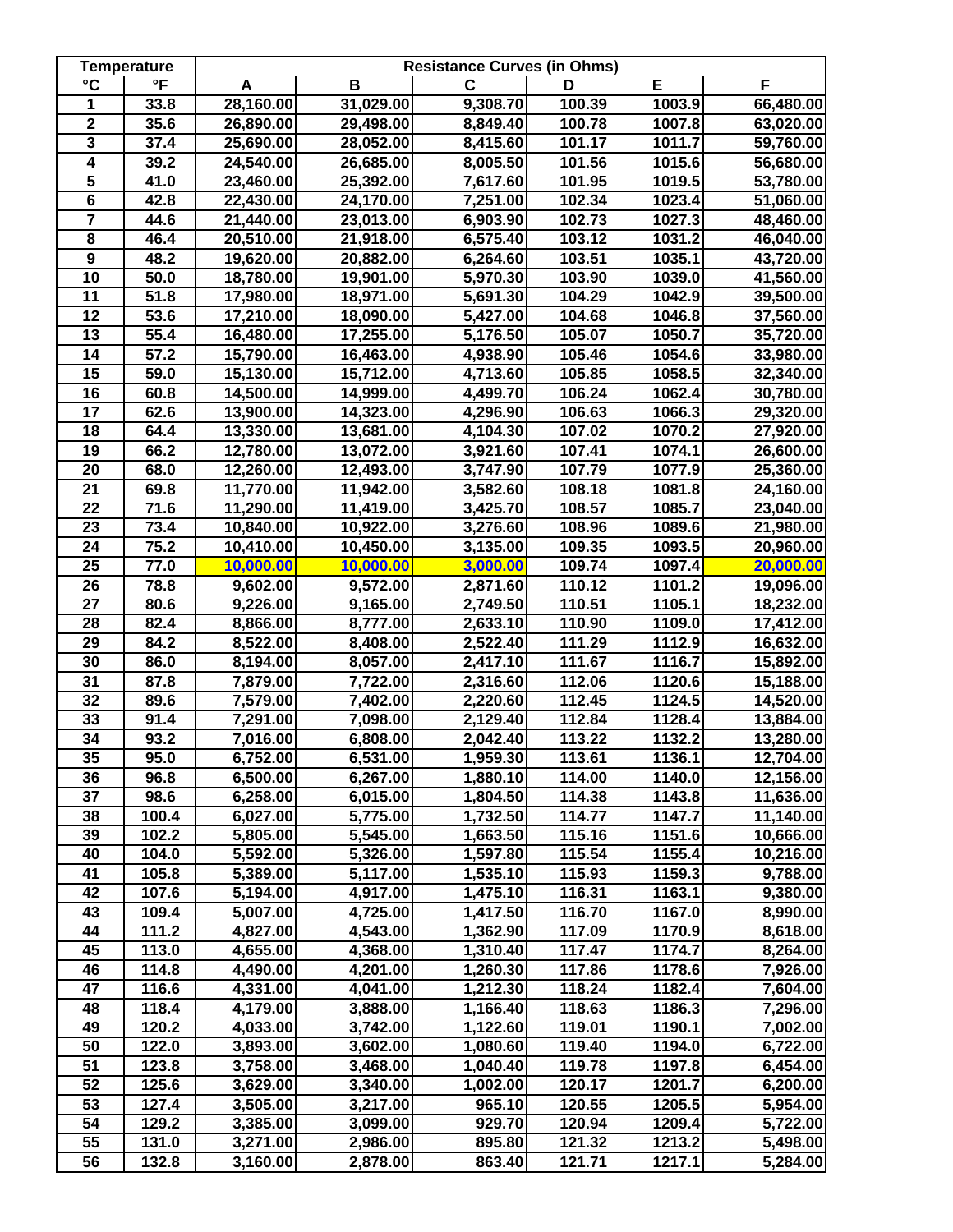|                       | <b>Temperature</b>      | <b>Resistance Curves (in Ohms)</b> |                     |        |        |        |          |  |
|-----------------------|-------------------------|------------------------------------|---------------------|--------|--------|--------|----------|--|
| $\overline{\text{c}}$ | $\overline{\mathsf{F}}$ | A                                  | В                   | C      | D      | E      | F        |  |
| $\overline{57}$       | 134.6                   | 3,054.00                           | 2,774.00            | 832.20 | 122.09 | 1220.9 | 5,080.00 |  |
| 58                    | 136.4                   | 2,952.00                           | 2,675.00            | 802.50 | 122.47 | 1224.7 | 4,886.00 |  |
| 59                    | 138.2                   | 2,854.00                           | 2,579.00            | 773.70 | 122.86 | 1228.6 | 4,698.00 |  |
| 60                    | 140.0                   | 2,760.00                           | 2,488.00            | 746.40 | 123.24 | 1232.4 | 4,520.00 |  |
| 61                    | 141.8                   | 2,669.00                           | 2,400.00            | 720.00 | 123.63 | 1236.3 | 4,348.00 |  |
| 62                    | 143.6                   | 2,582.00                           | 2,316.00            | 694.80 | 124.01 | 1240.1 | 4,184.00 |  |
| 63                    | 145.4                   | 2,498.00                           | 2,235.00            | 670.50 | 124.39 | 1243.9 | 4,028.00 |  |
| 64                    | 147.2                   | 2,417.00                           | 2,157.00            | 647.10 | 124.77 | 1247.7 | 3,878.00 |  |
| 65                    | 149.0                   | 2,339.00                           | 2,083.00            | 624.90 | 125.16 | 1251.6 | 3,734.00 |  |
| 66                    | 150.8                   | 2,264.00                           | 2,011.00            | 603.30 | 125.54 | 1255.4 | 3,596.00 |  |
| 67                    | 152.6                   | 2,191.00                           | 1,942.00            | 582.60 | 125.93 | 1259.3 | 3,464.00 |  |
| 68                    | 154.4                   | 2,122.00                           | 1,876.00            | 562.80 | 126.31 | 1263.1 | 3,338.00 |  |
| 69                    | 156.2                   | 2,055.00                           | 1,813.00            | 543.90 | 126.69 | 1266.9 | 3,216.00 |  |
| $\overline{70}$       | 158.0                   | 1,990.00                           | 1,752.00            | 525.60 | 127.08 | 1270.8 | 3,100.00 |  |
| 71                    | 159.8                   | 1,928.00                           | 1,693.00            | 507.90 | 127.46 | 1274.6 | 2,988.00 |  |
| 72                    | 161.6                   | 1,868.00                           | 1,637.00            | 491.10 | 127.84 | 1278.4 | 2,882.00 |  |
| $\overline{73}$       | 163.4                   | 1,810.00                           | 1,582.00            | 474.60 | 128.22 | 1282.2 | 2,778.00 |  |
| 74                    | 165.2                   | 1,754.00                           | 1,530.00            | 459.00 | 128.61 | 1286.1 | 2,680.00 |  |
| 75                    | 167.0                   | 1,700.00                           | 1,480.00            | 444.00 | 128.99 | 1289.9 | 2,586.00 |  |
| 76                    | 168.8                   | 1,648.00                           | 1,432.00            | 429.60 | 129.37 | 1293.7 | 2,494.00 |  |
| $\overline{77}$       | 170.6                   | 1,598.00                           | 1,385.00            | 415.50 | 129.75 | 1297.5 | 2,408.00 |  |
| 78                    | 172.4                   | 1,550.00                           | 1,340.00            | 402.00 | 130.13 | 1301.3 | 2,324.00 |  |
| 79                    | 174.2                   | 1,503.00                           | 1,297.00            | 389.10 | 130.52 | 1305.2 | 2,244.00 |  |
| 80                    | 176.0                   | 1,458.00                           | 1,255.00            | 376.50 | 130.90 | 1309.0 | 2,166.00 |  |
| 81                    | 177.8                   | 1,414.00                           | 1,215.00            | 364.50 | 131.28 | 1312.8 | 2,092.00 |  |
| 82                    | 179.6                   | 1,372.00                           | 1,177.00            | 353.10 | 131.66 | 1316.6 | 2,020.00 |  |
| 83                    | 181.4                   | 1,332.00                           | 1,140.00            | 342.00 | 132.04 | 1320.4 | 1,952.00 |  |
| $\overline{84}$       | 183.2                   | 1,293.00                           | 1,104.00            | 331.20 | 132.42 | 1324.2 | 1,886.00 |  |
| 85                    | 185.0                   | 1,255.00                           | 1,070.00            | 321.00 | 132.80 | 1328.0 | 1,822.60 |  |
| 86                    | 186.8                   | 1,218.00                           | 1,037.00            | 311.10 | 133.18 | 1331.8 | 1,761.60 |  |
| 87                    | 188.6                   | 1,183.00                           | 1,005.00            | 301.50 | 133.57 | 1335.7 | 1,703.00 |  |
| 88                    | 190.4                   | 1,149.00                           | 973.80              | 292.14 | 133.95 | 1339.5 | 1,646.60 |  |
| 89                    | 192.2                   | 1,116.00                           | 944.10              | 283.23 | 134.33 | 1343.3 | 1,592.20 |  |
| 90                    | 194.0                   | 1,084.00                           | 915.50              | 274.65 | 134.71 | 1347.1 | 1,540.00 |  |
| 91                    | 195.8                   | 1,053.00                           | 887.80              | 266.34 | 135.09 | 1350.9 | 1,489.60 |  |
| 92                    | 197.6                   | 1,023.00                           | 861.20              | 258.36 | 135.47 | 1354.7 | 1,441.20 |  |
| 93                    | 199.4                   | 994.20                             | 835.40              | 250.62 | 135.85 | 1358.5 | 1,394.60 |  |
| 94                    | 201.2                   | 966.30                             | 810.60              | 243.18 | 136.23 | 1362.3 | 1,349.60 |  |
| 95                    | 203.0                   | 939.30                             | 786.60              | 235.98 | 136.61 | 1366.1 | 1,306.40 |  |
| 96                    | 204.8                   | 913.20                             | 763.50              | 229.05 | 136.99 | 1369.9 | 1,264.80 |  |
| 97                    | 206.6                   | 887.90                             | $\overline{741}.20$ | 222.36 | 137.37 | 1373.7 | 1,224.60 |  |
| 98                    | 208.4                   | 863.40                             | 719.60              | 215.88 | 137.75 | 1377.5 | 1,185.80 |  |
| 99                    | 210.2                   | 839.70                             | 698.70              | 209.61 | 138.13 | 1381.3 | 1,148.60 |  |
| 100                   | 212.0                   | 816.80                             | 678.60              | 203.58 | 138.51 | 1385.1 | 1,112.60 |  |
| 101                   | 213.8                   | 794.60                             | 659.10              | 197.73 | 138.89 | 1388.9 | 1,078.00 |  |
| 102                   | 215.6                   | 773.10                             | 640.30              | 192.09 | 139.26 | 1392.6 | 1,044.40 |  |
| 103                   | 217.4                   | 752.30                             | 622.20              | 186.66 | 139.64 | 1396.4 | 1,012.20 |  |
| 104                   | 219.2                   | 732.10                             | 604.60              | 181.38 | 140.02 | 1400.2 | 981.00   |  |
| 105                   | 221.0                   | 712.60                             | 587.60              | 176.28 | 140.40 | 1404.0 | 951.00   |  |
| 106                   | 222.8                   | 693.60                             | 571.20              | 171.36 | 140.78 | 1407.8 | 922.00   |  |
| 107                   | 224.6                   | 675.30                             | 555.30              | 166.59 | 141.16 | 1411.6 | 894.00   |  |
| 108                   | 226.4                   | 657.50                             | 539.90              | 161.97 | 141.54 | 1415.4 | 867.00   |  |
| 109                   | 228.2                   | 640.30                             | 525.00              | 157.50 | 141.91 | 1419.1 | 841.00   |  |
| 110                   | 230.0                   | 623.60                             | 510.60              | 153.18 | 142.29 | 1422.9 | 815.80   |  |
| 111                   | 231.8                   | 607.40                             | 496.70              | 149.01 | 142.67 | 1426.7 | 791.40   |  |
| 112                   | 233.6                   | 591.60                             | 483.20              | 144.96 | 143.05 | 1430.5 | 768.00   |  |